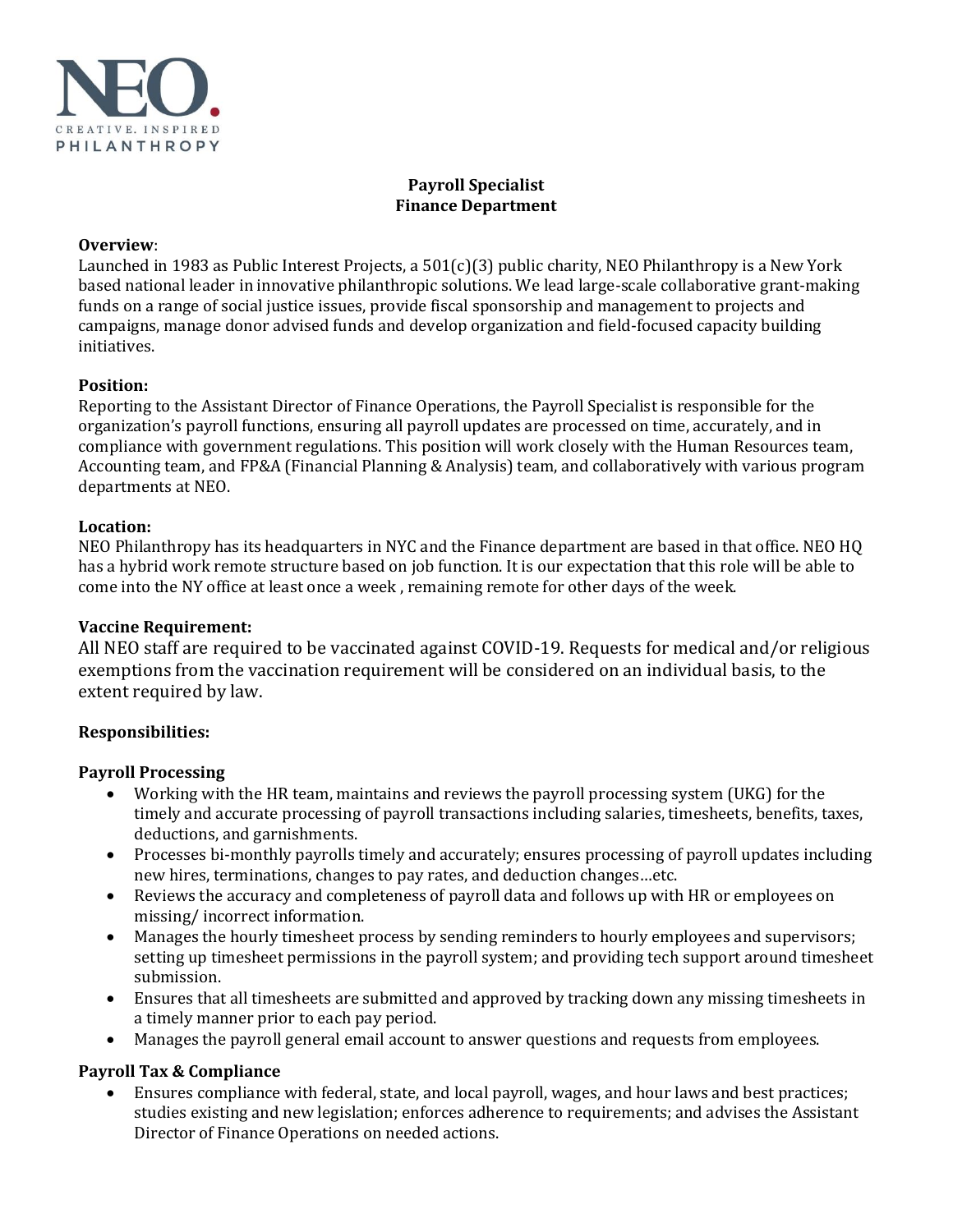- Handles the registration process for state withholding tax ID/account, state unemployment insurance tax ID/account, and other local tax accounts.
- Ensures that the payroll agency (UKG) files monthly and quarterly reports timely and accurately to prevent penalties and interests.
- Manages year-end process including W2s and other tax forms.

# **Audit**

- Assists the Assistant Director of Finance Operations and CFO in conducting NEO's annual 401k/pension audit.
- Assists in financial and 401k audit processes by providing records and documentation to auditors.
- Manages annual workers' compensation audit.

# **Reconciliation/ Balancing**

- Working with the Accounting team, reconciles benefit deductions, and resolves payroll discrepancies.
- Working with the FP&A team, ensures the allocation of coding and effort percentages.

# **Other Responsibilities**

- Prepares and maintains accurate records of payroll transactions.
- Identifies and recommends updates to payroll processing software, systems, and procedures.
- Develops and maintains payroll-related policies.
- Other duties, or special projects as assigned by the supervisor.

# **Desired Qualifications**:

To perform this job successfully, the incumbent must be able to perform each essential duty satisfactorily. The qualifications listed below are representative of the knowledge, skill, and/or ability required. Reasonable accommodations may be made to enable individuals with disabilities to perform the essential functions.

- Bachelor's Degree
- Extensive knowledge of the payroll function including preparation, processing/completing, internal control, and payroll taxes.
- Three to five years of directly related work experience required.
- Proficiency in Excel required.
- Excellent organizational skills and attention to detail.
- Strong oral and written communication skills.
- Aligned with NEO's values and mission for social justice, diversity, equity and inclusion.
- Strong analytical and problem-solving skills.
- Experience working with UKG preferred
- Ability to work on multiple projects successfully, while maintaining collaborative relationships with other departments.
- Strong orientation toward collaboration and cross-functional partnership.

# **Compensation:**

Compensation for this role will vary depending on the experience of the candidate. The salary range for this position is \$65,000 to \$72,000 per year. NEO provides generous benefits, which includes medical, dental, vision, life, long term disability, and pet insurance. We also administer FSA, Commuter benefit, and 401k retirement plans and have generous Paid Time Off and an Employee Assistance Program (EAP). Additionally, NEO provides additional resources for remote work office set up (initial funds and annual allotment), as well as an annual fund for professional development opportunities.